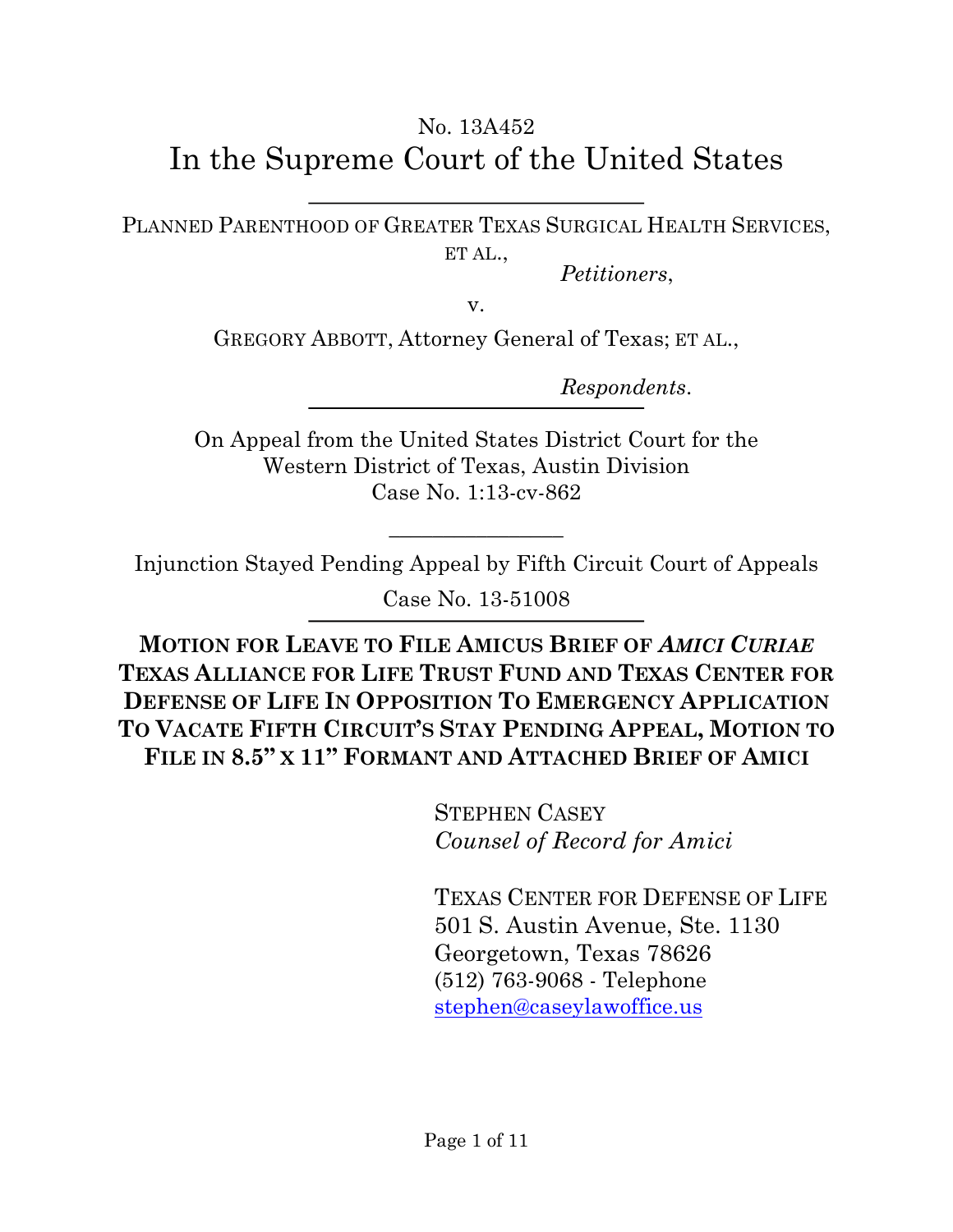# **TABLE OF CONTENTS**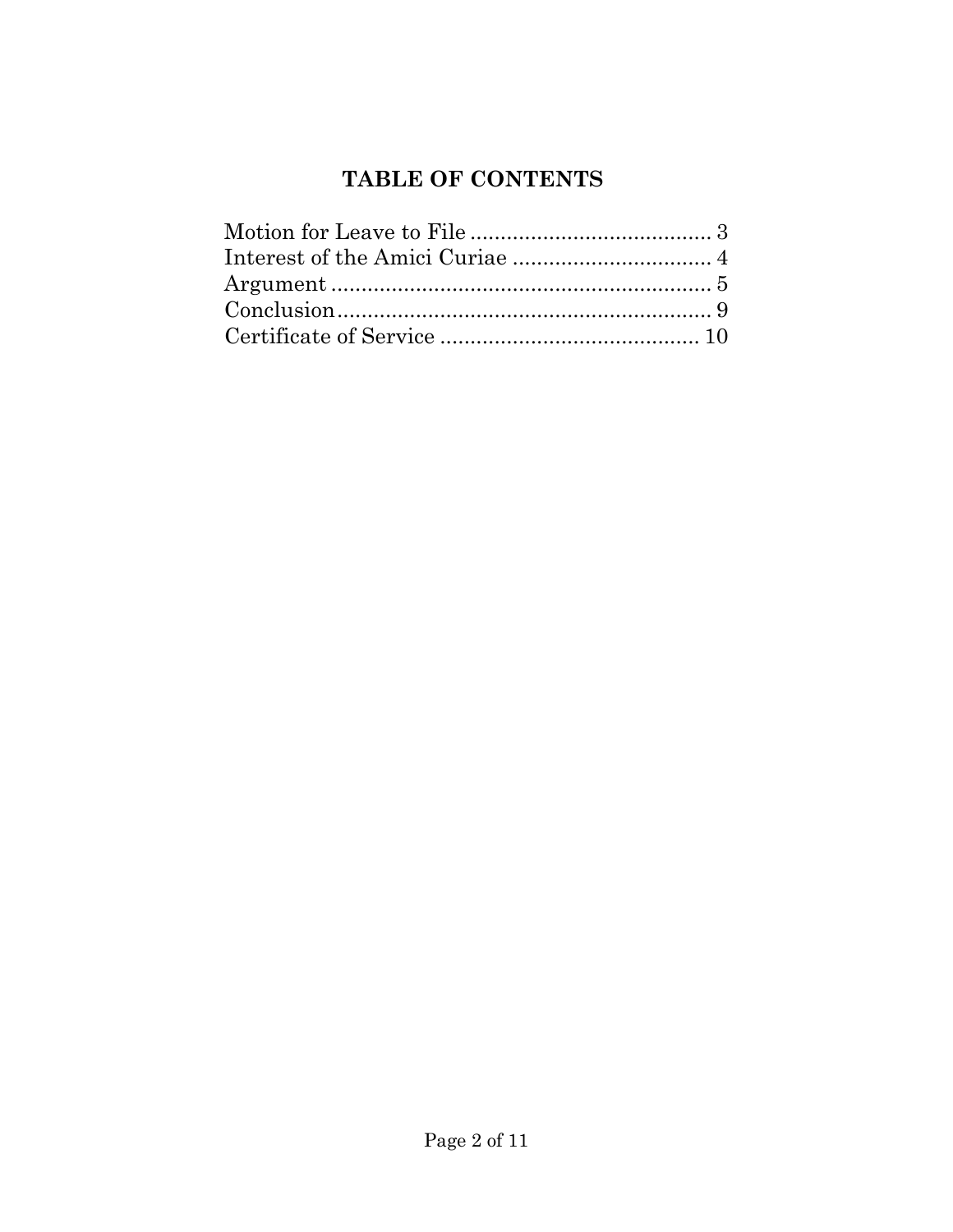#### **MOTION FOR LEAVE TO FILE BRIEF OF AMICI CURIAE AND FOR LEAVE TO FILE IN 8.5" X 11" FORMAT**

*Amici Curiae* move this Court for leave to file the following brief and to file it in  $8.5$ "  $\times$  11" format. *Amici Curiae* obtained the information just yesterday. Permission has been obtained from Respondents to file. No permission has been obtained from Petitioner. Due to the short nature of the timeline and the nature of Petitioners' case, it would not be practical to obtain such permission.

*Amici Curiae* pray that to permit filing of the brief in a timely manner, and due to its short length, *Amici Curiae* pray this Court grant leave to file the following brief.

Respectfully submitted,

/s/ Stephen Casey *Counsel of Record for Amici Curiae Texas Alliance for Life Trust Fund and Texas Center for Defense of Life*

Texas Center for Defense of Life 501 S. Austin Avenue, Ste. 1130 Georgetown, Texas 78626 (512) 763-9068 - Telephone stephen@caseylawoffice.us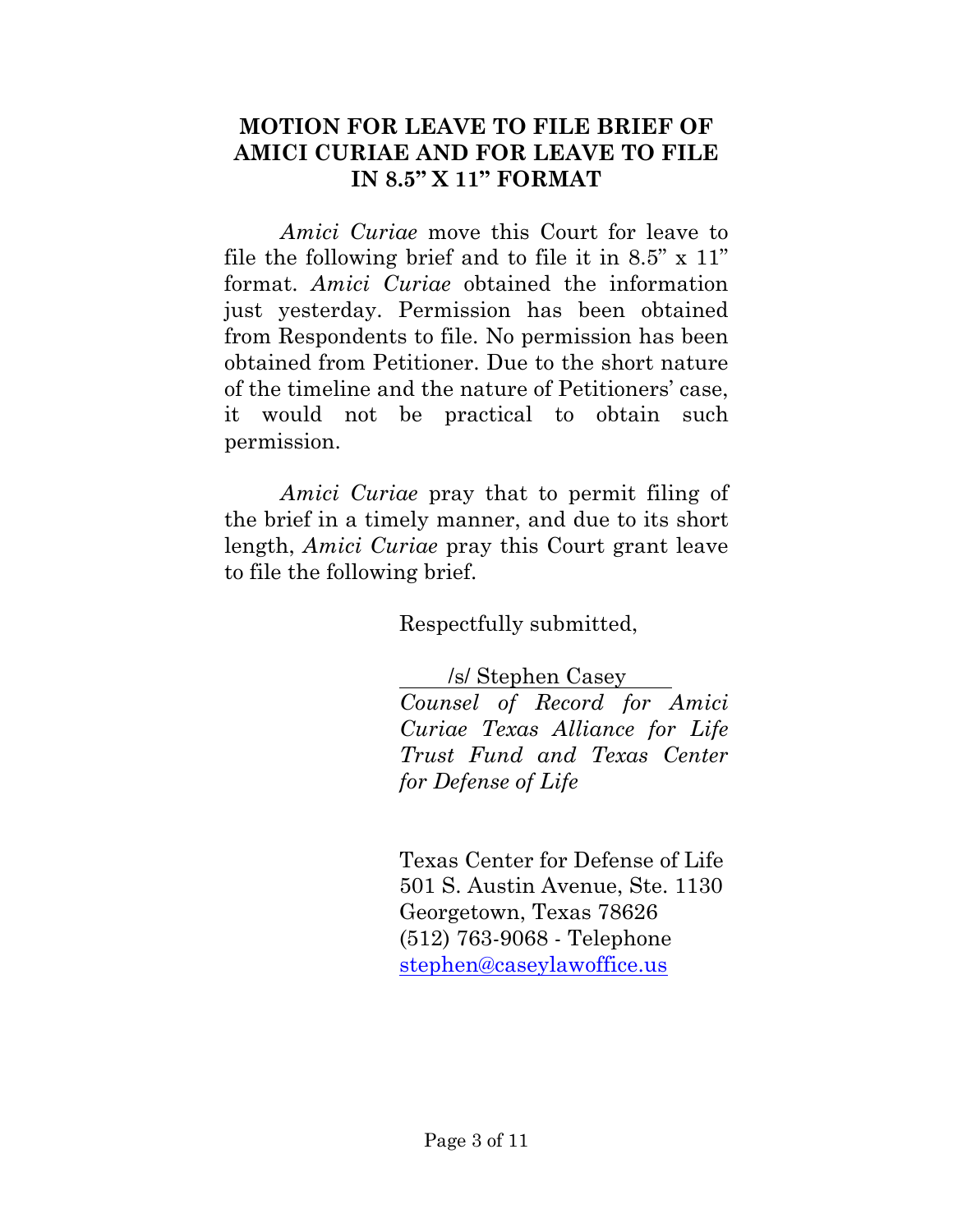### **INTEREST OF AMICI CURIAE**

*Amici curiae* Texas Alliance for Life Trust Fund and Texas Center for Defense of Life are nonprofit entities in the State of Texas.

*Amicus curiae* Texas Alliance for Life Trust Fund, the 501(c)(3) component of Texas Alliance for Life, Inc., a  $501(c)(4)$  organization, is committed to the preservation and protection of unborn human life through litigation, public education and promoting compassionate alternatives to abortion. *Amicus* Texas Alliance for Life Trust Fund was one of the principal organizations advocating for the passage of House Bill 2.

*Amicus curiae* Texas Center for Defense of Life (TCDL) is a  $501(c)(3)$  organization. Formed in 2011, it operates to defend life in both state and federal court from conception to natural death.

Plaintiffs have not consented to the filing of the brief; Defendants have consented.1

l

<sup>&</sup>lt;sup>1</sup> No counsel for a party authored this brief in whole or in part, and no counsel or party made a monetary contribution intended to fund the preparation or submission of this brief. No person other than *amici curiae*, its members, or its counsel made a monetary contribution to its preparation or submission.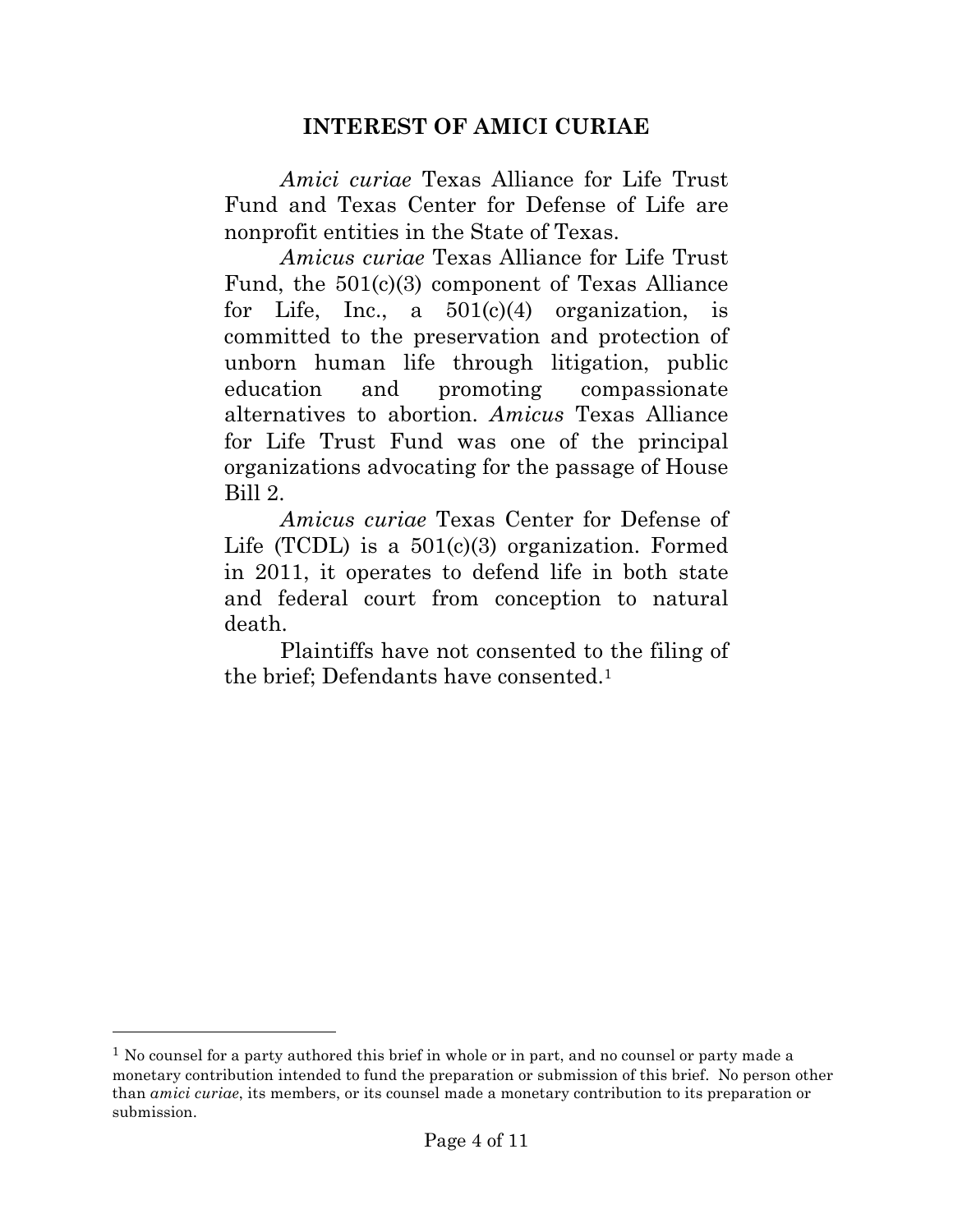#### **SUMMARY OF ARGUMENT**

Petitioners' Application for Emergency Stay claims that Texas abortion facilities will lack the "capacity" to provide services to women seeking abortions if HB 2's hospital admittingprivileges requirement is allowed to take effect. But the admitting-privileges requirement has now been in effect for 12 days, and phone calls placed to abortion facilities on Monday, November 11, 2013, demonstrate that facilities throughout Texas remain able to schedule patients promptly for abortions. The plaintiffs' predictions of backlog and delay have not materialized.

#### **ARGUMENT**

Petitioners contend that HB 2's hospitaladmitting privileges requirement will reduce the supply of abortion to the point that "approximately 20,000" women each year in Texas will not even be able to schedule appointments for the procedure. *See* Emergency Application at 8–9. Now that the admittingprivileges requirement is in effect, it is possible to test these claims.

Phone calls that were placed to abortion facilities on Monday, November 11, 2013, show that there is no system-wide backlog or delay at Texas abortion facilities. *See* "Calls to 14 Texas Abortion Facilities on Nov. 11, 2013," available at *http://www.youtube.com/watch?v=UpdWTv8Jn9 E&feature=youtube*. Fourteen different facilities throughout the State were called, and each facility had appointments available. Most of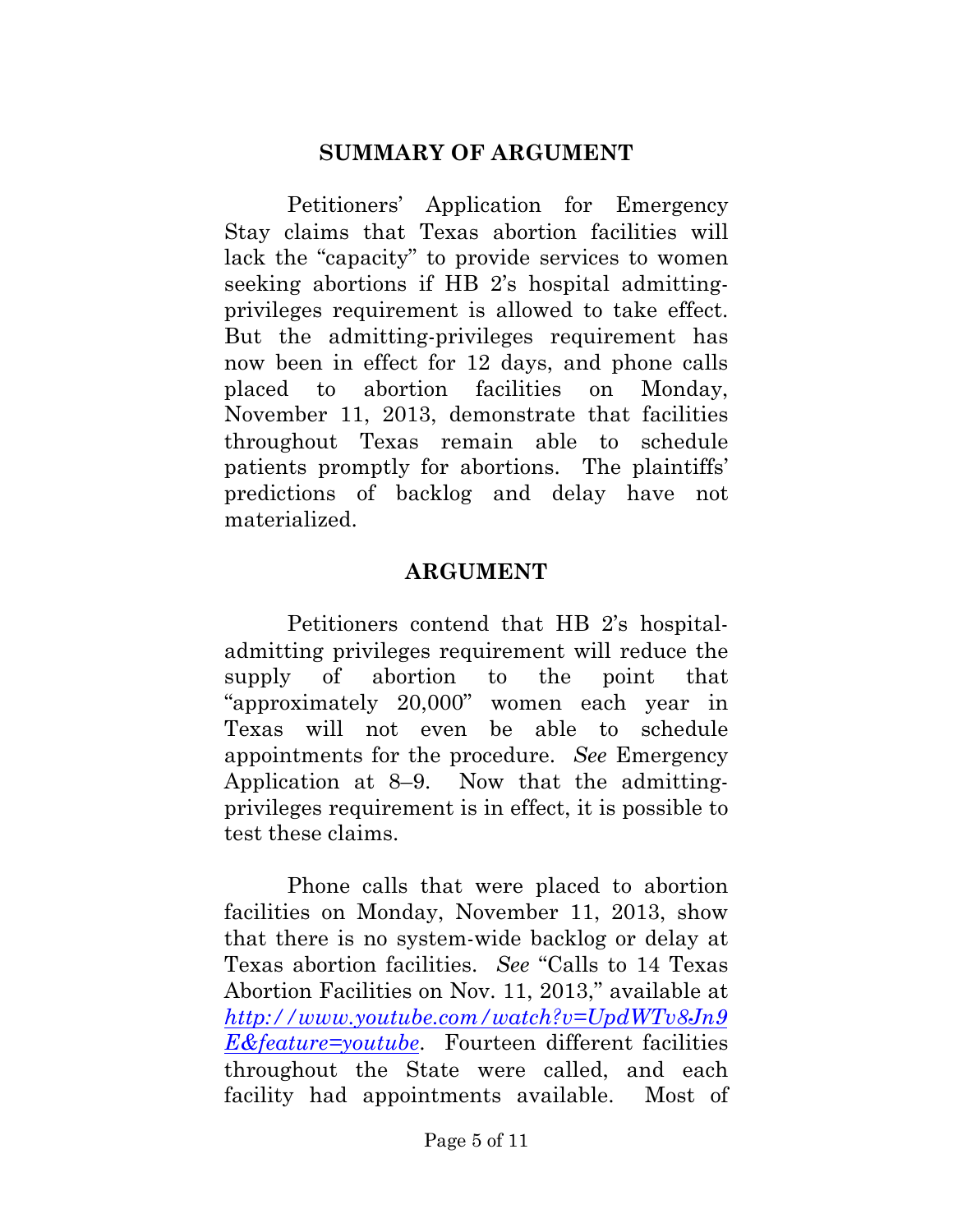those facilities were able to schedule the initial visit the very next day, and all but three of those facilities were able to schedule *both* the initial visit and the abortion within a week of the phone call. Not a single facility reported that it was unable to schedule an abortion appointment on account of insufficient "capacity."

Patients seeking abortions on Monday, November 11, 2013, could have scheduled appointments at any of the following locations (time stamp on linked audio file):

Austin

• Austin Womens Health Center (0:00 – 4:15) 1902 South IH 35 Austin, TX 78704 (512) 443-9595 Initial visit on Nov. 14 Abortion on Nov. 15

• Whole Womans Health of Austin LLC (4:16 – 6:59) 8401 North IH 35 Suite 200, Austin, TX78753 (512) 250-1005 Initial visit on Nov. 13 Abortion on Nov. 14

Beaumont

• Whole Womans Health of Beaumont (7:00 – 9:52) 440 18th Street Suite A Beaumont, TX 77707 (409) 833-9207 Initial visit on Nov. 12 Abortion on Nov. 13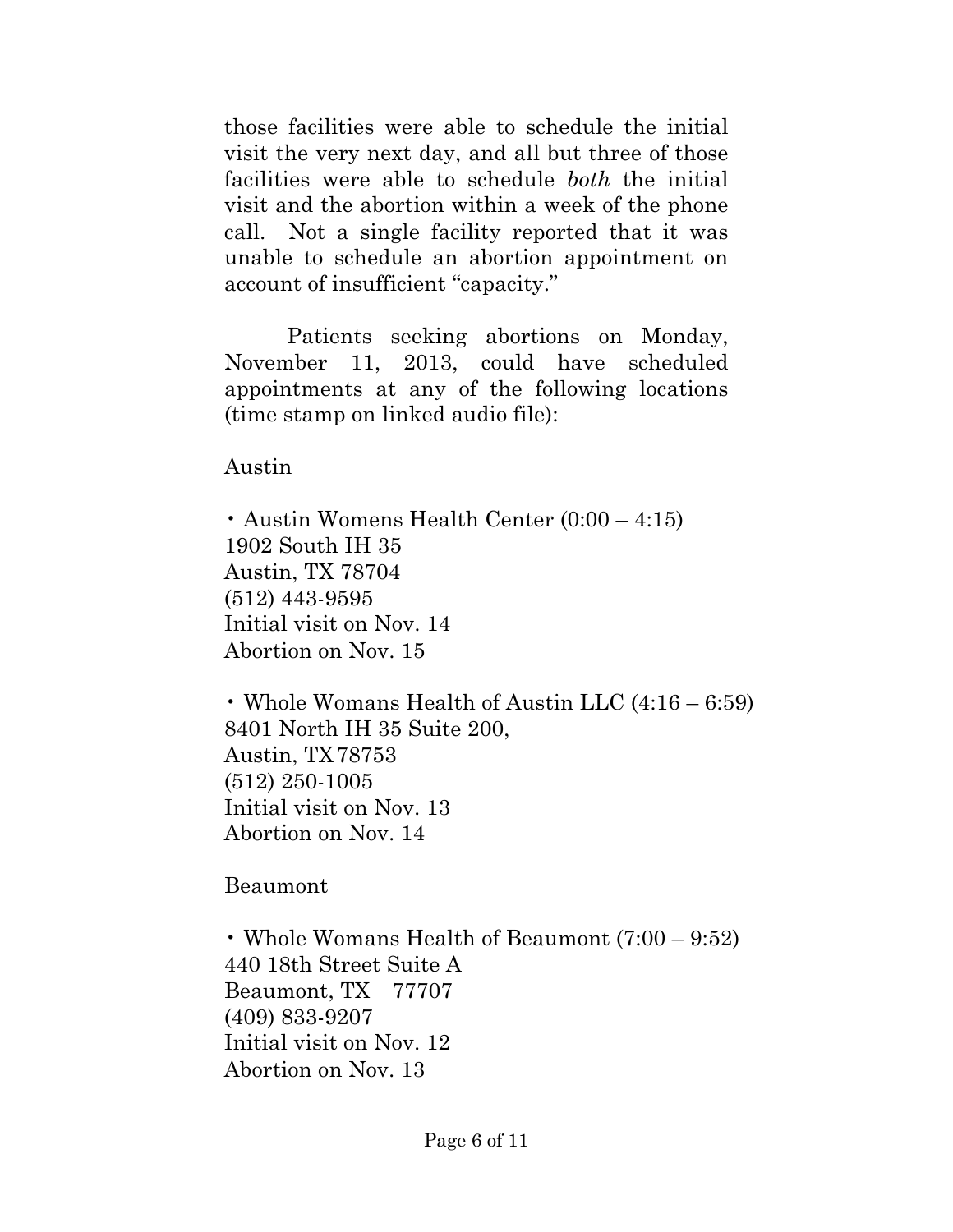Corpus Christi

• Coastal Birth Control Center (9:53 – 11:28) 1901 Morgan Corpus Christi, TX 78404 (361) 888-7972 Initial visit on Nov. 18 Abortion on Nov. 19

Dallas

• Routh Street Womens Clinic (11:29 – 12:54) 4321 North Central Expressway Dallas, TX 75205 (214) 748-8611 Initial visit on Nov. 13 Abortion on Nov. 14

• Southwestern Womens Surgery Center LP (12:55 – 14:03) 8616 Greenville Avenue Suite 101 Dallas, TX 75243 (214) 742-9310 Initial visit on Nov. 20 Abortion on Nov. 21

El Paso

• Hill Top Womens Reproductive Clinic (14:04 – 16:04) 500 East Schuster Building B El Paso, TX 79902 (915) 542-2811 Initial visit on Nov. 13 Abortion on Nov. 14

Houston

• AAA Concerned Womens Center Inc. (16:05 – 17:52)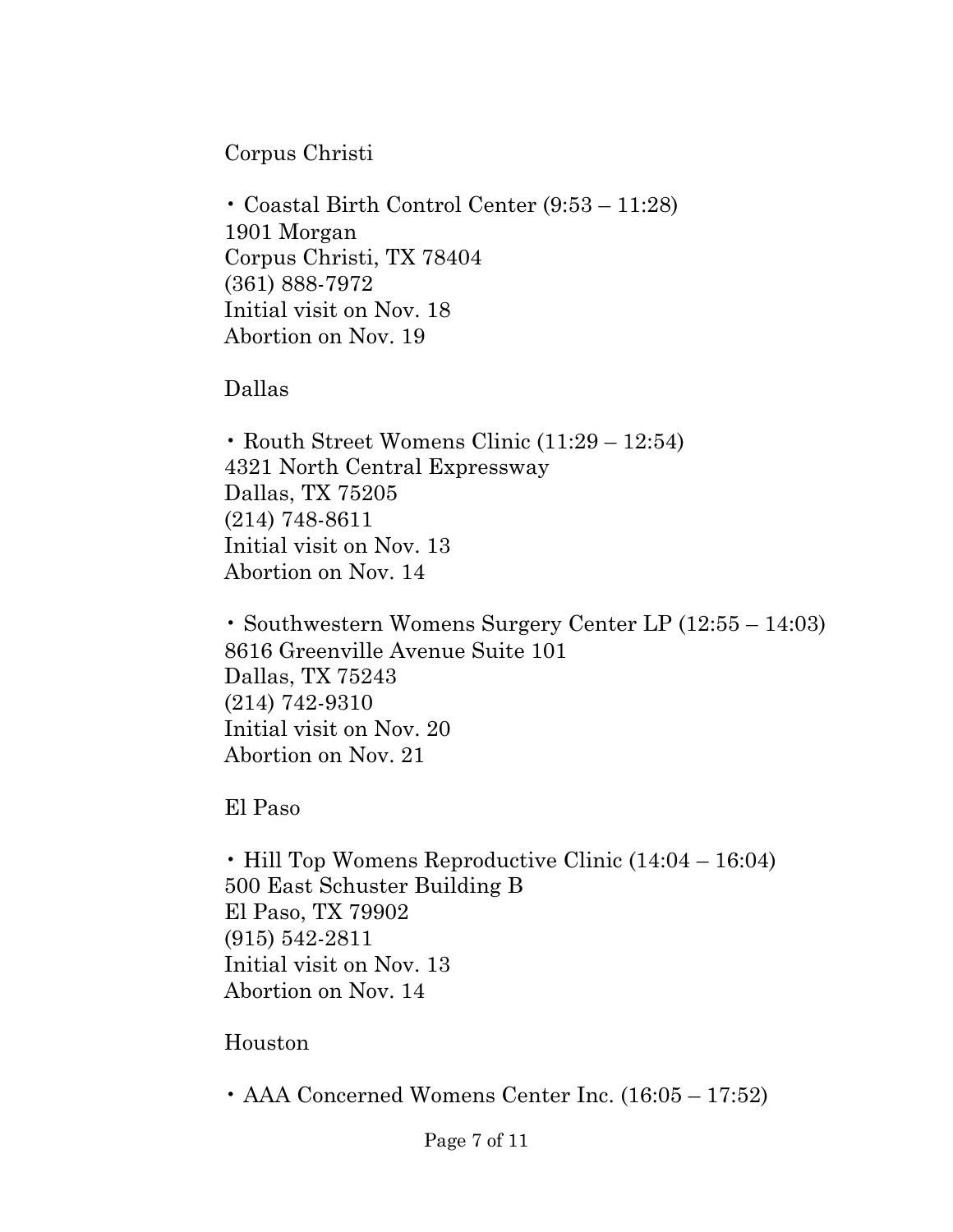7324 Southwest Freeway Suite 978 Houston, TX 77074 (713) 988-2200 Initial visit on Nov. 12 Abortion on Nov. 13

• Aaron Women's Center/ Women's Pavilion (17:53 – 19:43) 5607 Schumacher Lane Houston, TX 77057 (713) 774-9706 Initial visit Nov. 12 Abortion on Nov. 13

• Houston Women's Clinic (19:44 – 21:32) 4820 San Jacinto Street Houston, TX 77004 (713) 868-4483 Initial visit on Nov. 12 Abortion on Nov. 13

• Planned Parenthood Center for Choice ASC (21:33 – 26:25) 4600 Gulf Freeway, Suite 300 Houston, TX 77023 (713) 535-2400 Initial visit on Nov. 12 Abortion on Nov. 14

• Suburban Women's Clinic (26:26 – 29:00) 3101 Richmond Avenue #250 Houston, TX 77098 (713) 526-6500 Initial visit Nov. 12 Abortion on Nov. 13

San Antonio

• Alamo Women's Reproductive Services Clinic, PLLC (29:01  $-32:01$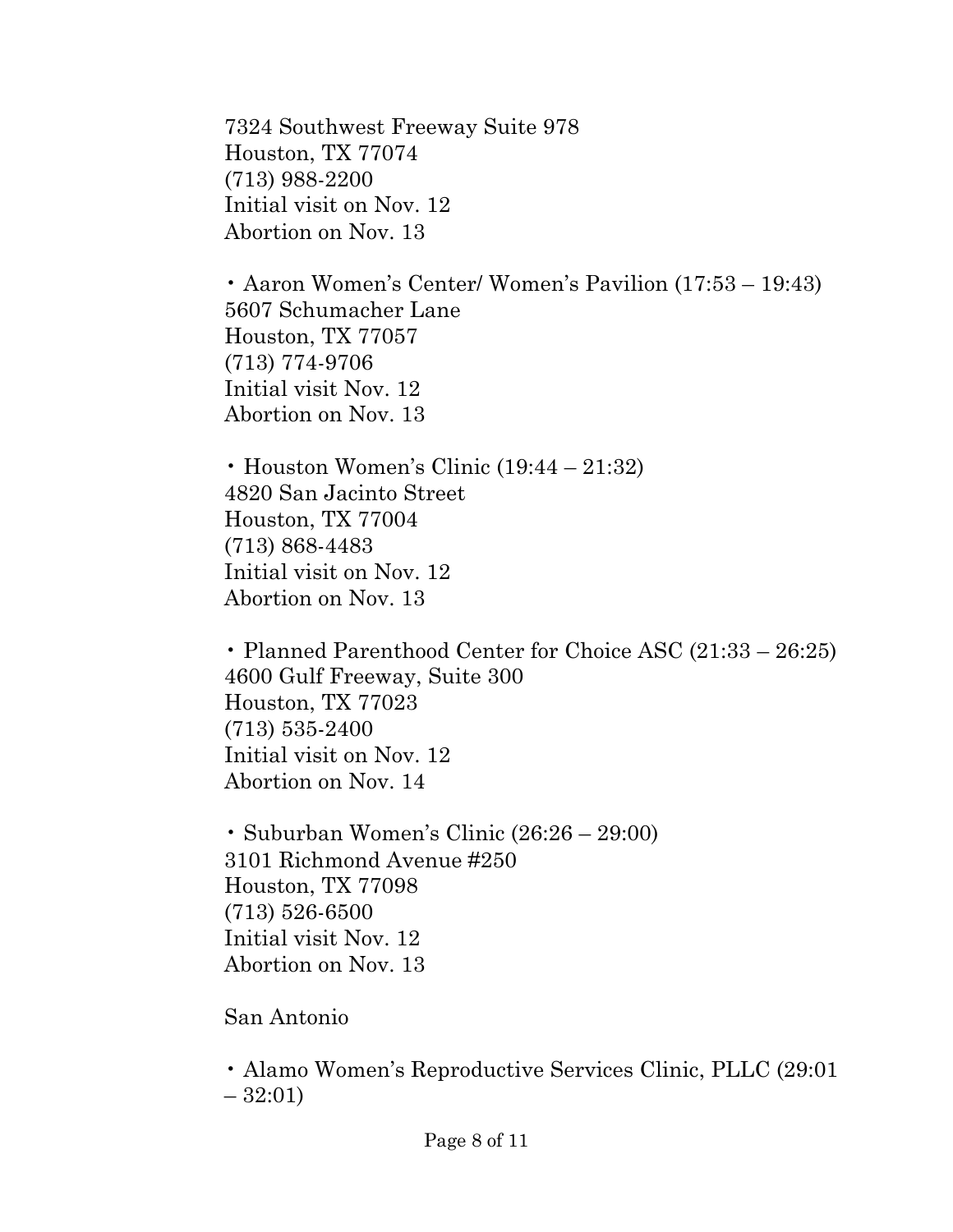8600 Wurzbach Rd. Suite 900E San Antonio, TX 78240 (210) 614-4742 Initial visit on Nov. 12 Abortion on Nov. 13

• Planned Parenthood Babcock Sexual Healthcare (32:02 – 34:46) 104 Babcock Road San Antonio, TX 78201 (210) 736-2262 Initial visit Nov. 21 Abortion on Nov. 23

The admitting-privileges requirement has been in effect for twelve days, yet the abortion providers whose physicians hold hospital admitting-privileges are not turning away patients on account of insufficient "capacity." Petitioners' predictions of inadequate "capacity" are not credible and do not support vacatur of the stay granted by the Fifth Circuit.

#### **CONCLUSION**

The emergency application to vacate the stay should be denied.

Respectfully submitted,

/s/ Stephen Casey *Counsel of Record for Amici Curiae Texas Alliance for Life Trust Fund and Texas Center for Defense of Life*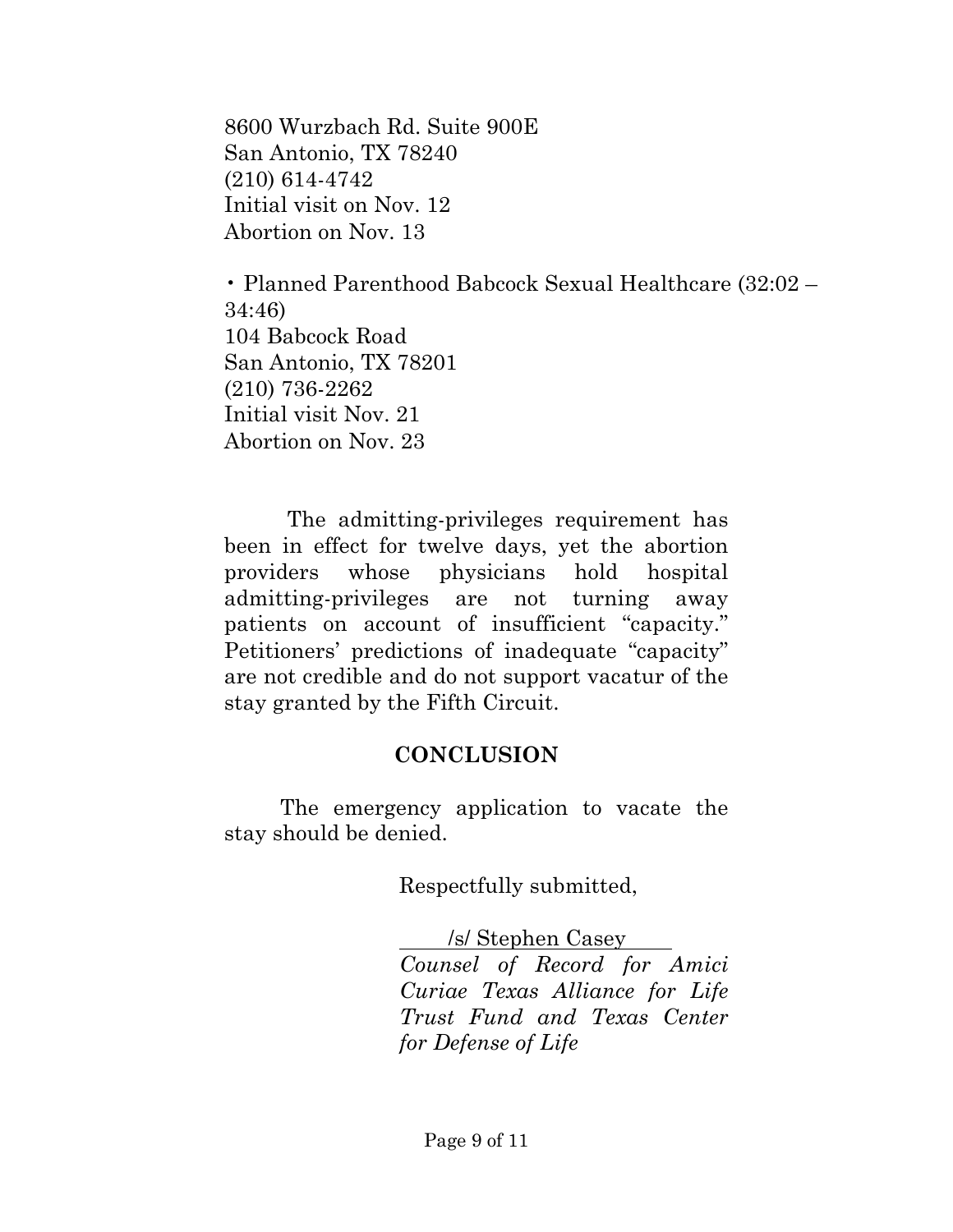Texas Center for Defense of Life 501 S. Austin Avenue, Ste. 1130 Georgetown, Texas 78626 (512) 763-9068 - Telephone stephen@caseylawoffice.us

## **CERTIFICATE OF SERVICE**

I certify that a copy of this amici curiae brief has been sent via electronic mail and Federal Express on November 12, 2013, to:

Janet Crepps Esha Bhandari Jennifer Sokoler Center for Reproductive Rights 120 Wall Street, 14th Floor New York, NY 10005 jcrepps@reprorights.org ebhandari@reprorights.org jsokoler@reprorights.org *Attorneys for Applicants Whole Woman's Health, Austin Women's Health Center, Killeen Women's Health Center, Southwestern Women's Surgery Center, West Side Clinic, Inc., Alan Braid, M.D., Lamar Robinson, M.D., and Pamela J. Richter, D.O.* 

R. James George, Jr. Elizabeth von Kreisler George Brothers Kincaid & Horton LLP 1100 Norwood Tower 114 West 7th Street Austin, TX 78701 jgeorge@gbkh.com evonkreisler@gbkh.com rreyes@gbkh.com *Attorneys for all Applicants*